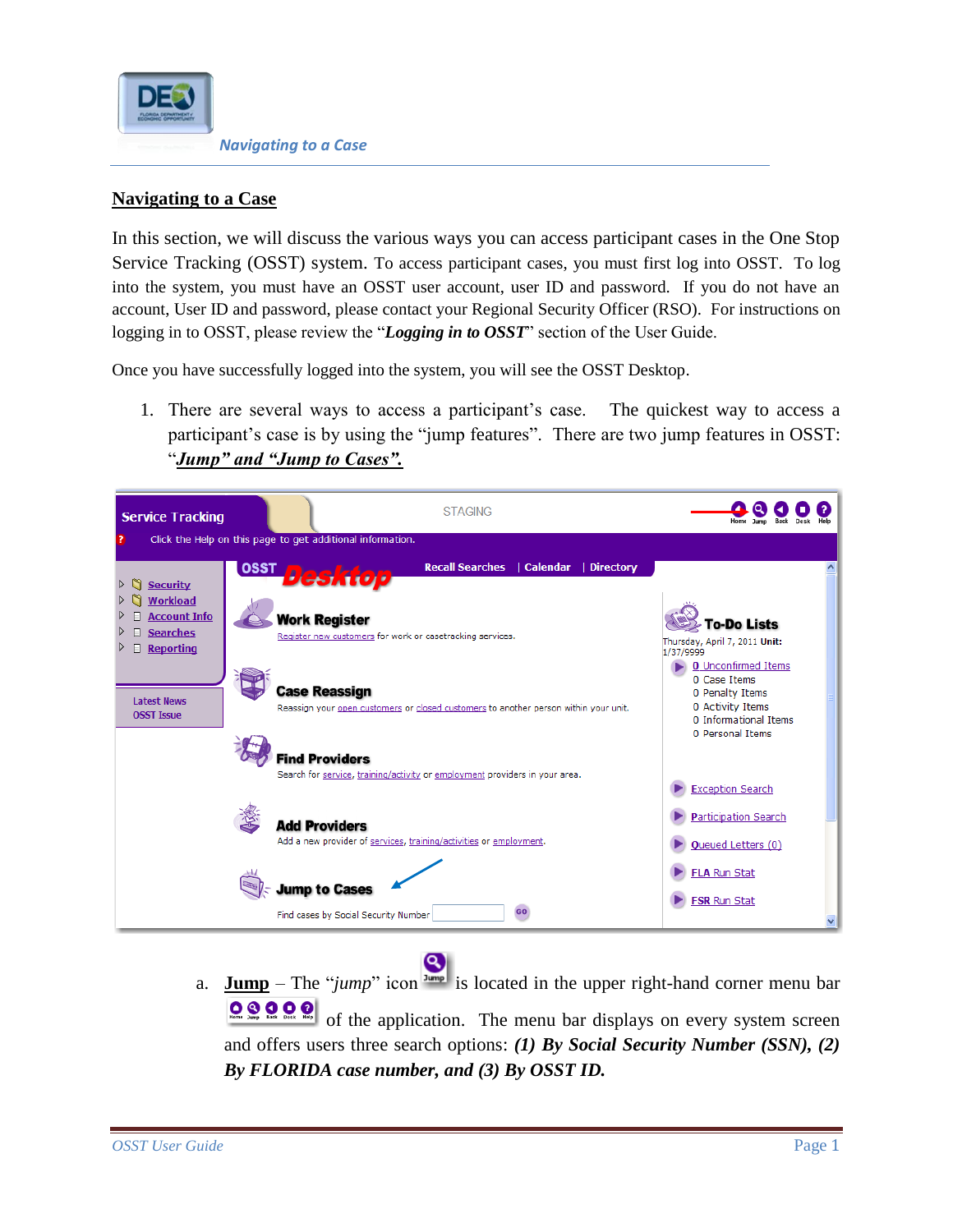

- Social Security numbers are nine-digit numbers used as unique identifiers for United States (US) citizens, permanent residents, and temporary residents. Social Security numbers are issued by the Social Security Administration (SSA).
- The FLORIDA case number is a system assigned number from the Department of Children and Families (DCF) mainframe system that stores information about the *family* associated with the case. The FLORIDA case number can only be provided by DCF.
- The OSST Case ID is a system assigned identifier for the *individual*. This number cannot be edited, altered or deleted because the system randomly assigns the identifier for each individual. The OSST Case ID **is not** associated with the family or a group.
- Jump to Cases **b. Jump to Cases** - The "*jump to cases*" icon  $\begin{bmatrix} \text{Find cases by Social Security Number} \\ \text{1} \end{bmatrix}$  can only be found on the OSST Desktop and allows users to search solely by SSN.

Q

## **Using the Jump Features**

2. To look for a case using the "Jump" feature, click the icon. Once you have clicked the **independent of the system will display a pop-up box that will allow you to enter the search** information for the desired case. There are fields to enter the SSN, FLORIDA Case Number, or the OSST ID. You can also choose the screen you want to display by selecting one of the radio buttons below the case search criteria. The system defaults to the "*Case at a Glance"* screen.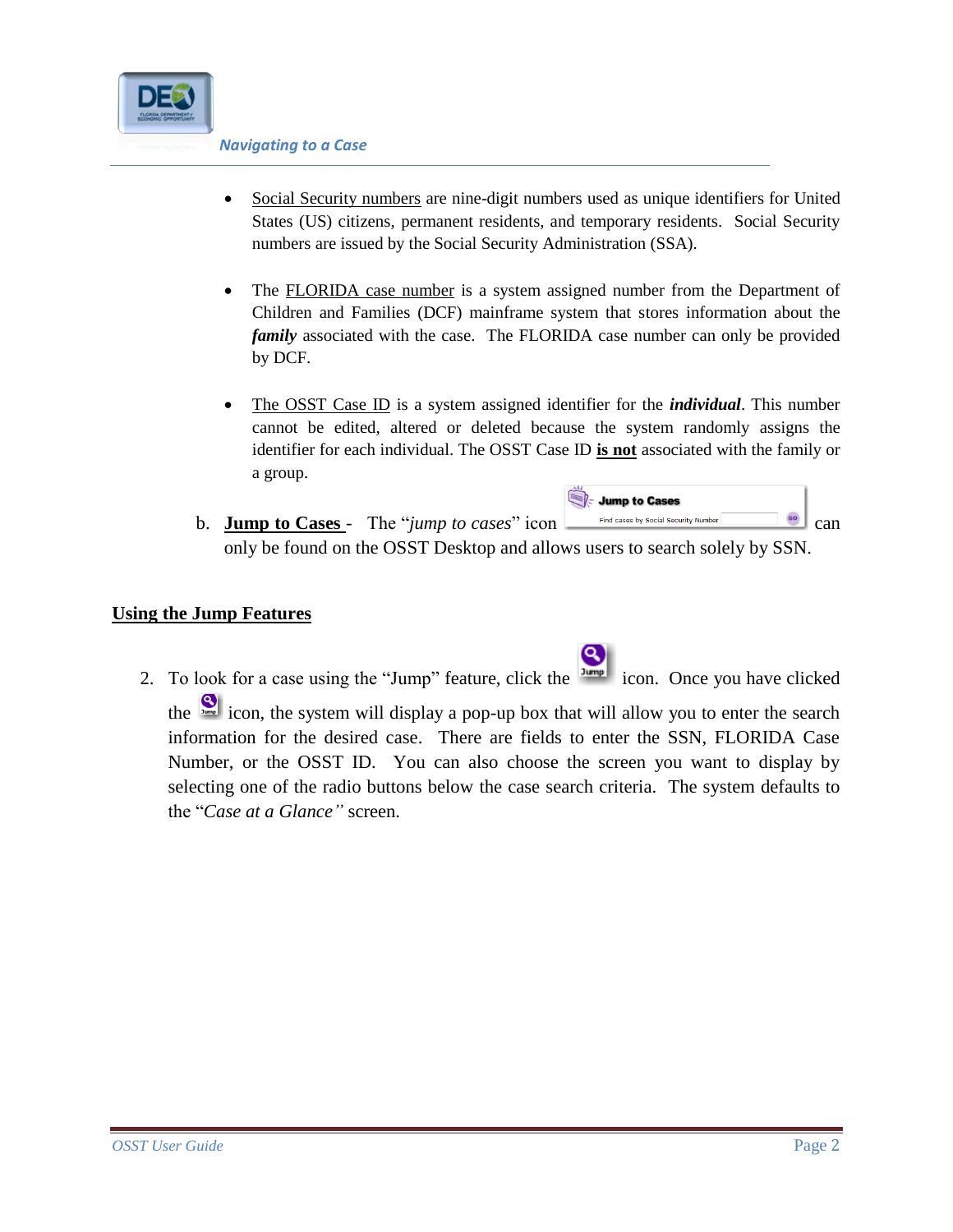

| C Jump To Another Case - Windows Internet Explorer                                                                                                                                                                                                   |                     |       |  |  |  |
|------------------------------------------------------------------------------------------------------------------------------------------------------------------------------------------------------------------------------------------------------|---------------------|-------|--|--|--|
| $\bm{\beta}$ https://osststaging.awi.state.fl.us/osststaging/casetracking/ct_ssnsearchbc $\vee$ $\ket{\mathbb{Q}}$ Certificate Error                                                                                                                 |                     |       |  |  |  |
| Social Security Number<br><b>Florida Case Number</b><br>Search<br><b>OSST ID</b>                                                                                                                                                                     |                     |       |  |  |  |
|                                                                                                                                                                                                                                                      | <b>Select Page:</b> |       |  |  |  |
| Alternative Plan<br>Case at a Glance<br>$\bullet$<br>Client Info<br><b>Budget Planner</b><br><b>Education Details</b><br>Case To-Dos<br>Skill Development<br>Benefit Info<br>Plan Development<br>Resume<br>Case Notes<br>Assessments<br>Close Window |                     |       |  |  |  |
| Done                                                                                                                                                                                                                                                 | Internet            | 4100% |  |  |  |

3. To search for a case by SSN, enter the SSN and press "Enter" on your computer keyboard or select the  $\left| \bullet \right|$  search con located next to the search fields. The case associated with the SSN will automatically display. \*\*The system functions the same Jump to Cases way when using the "Jump to Cases" Find cases by Social Security Number enter and the OSST Desktop. If the SSN exists in the system, the participant case associated with the SSN will display.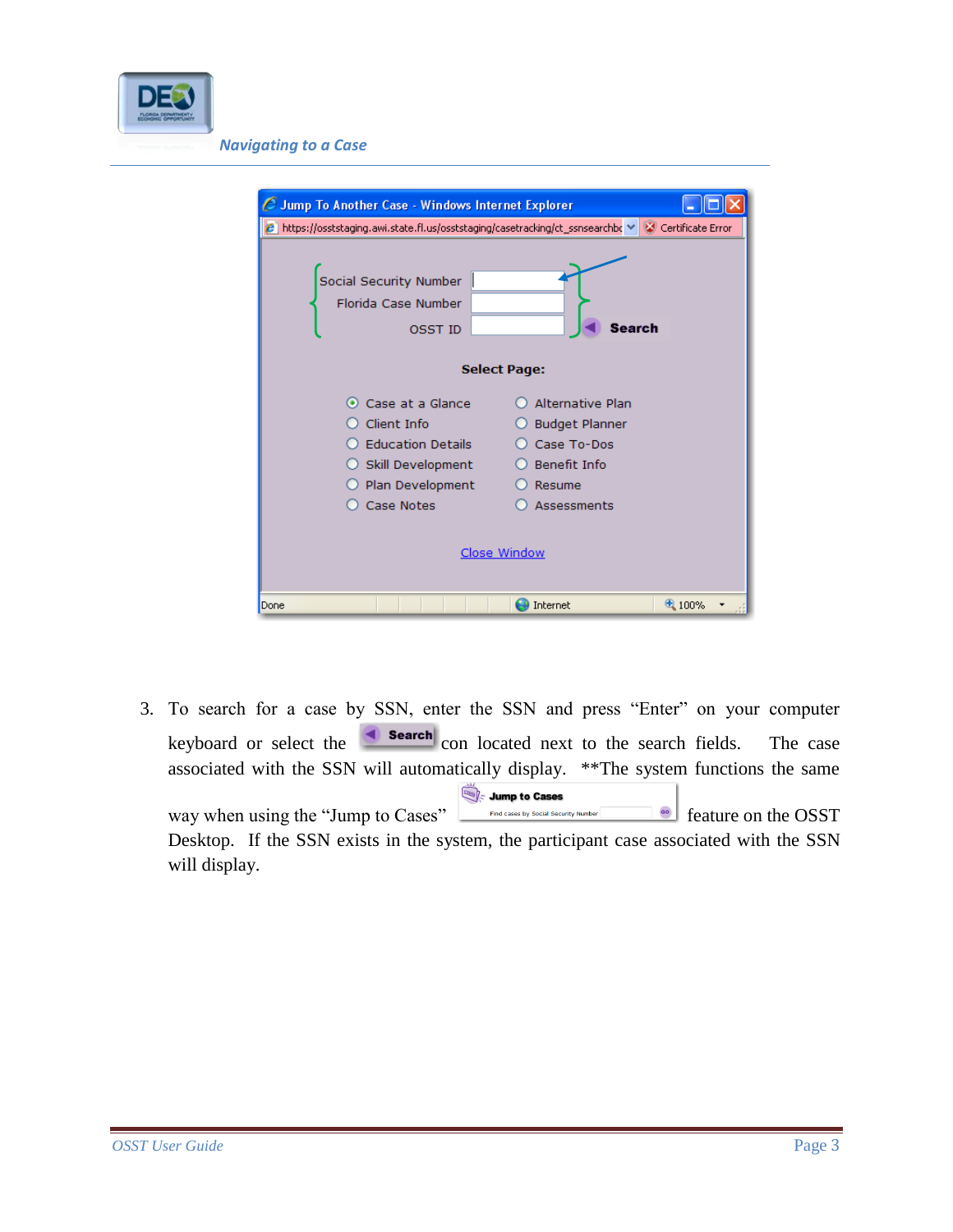

| ㅅ                          | Case at a Glance                    | <b>Client Info</b>                      | <b>Education Details</b>  | <b>Skill Development</b> | <b>Plan Development</b>    | <b>Alternative Plan</b> |
|----------------------------|-------------------------------------|-----------------------------------------|---------------------------|--------------------------|----------------------------|-------------------------|
| Return to Workload         |                                     |                                         |                           |                          |                            |                         |
|                            |                                     |                                         |                           | Case at a Glance - Pedro |                            | <b>Hide All</b>         |
| <b>Security</b><br>n       |                                     |                                         |                           |                          |                            |                         |
| ÞΠ<br><b>Open Cases</b>    | <b>Case Action</b>                  |                                         |                           |                          |                            |                         |
| <b>▽Sy Closed Cases</b>    | <b>Select an Action:</b>            | -Select One-                            | $\bullet$<br>$\checkmark$ |                          |                            |                         |
| <b>El Case at a Glance</b> |                                     |                                         |                           |                          |                            |                         |
| $\Box$ Client Info         | <b>Contact Information</b>          |                                         |                           |                          |                            | Hide                    |
| Skill Development          |                                     | <b>Primary - Use For Correspondence</b> |                           | <b>Secondary</b>         |                            |                         |
|                            | Name:                               |                                         |                           | <b>Also Known As:</b>    |                            |                         |
| Plan Development           | <b>Address 1:</b>                   | 4944188114411881111144                  |                           | <b>Address 1:</b>        | 499-1403 1-441 99101-1-4-4 |                         |
| Alternative Plan           | <b>Address 2:</b>                   |                                         |                           | <b>Address 2:</b>        |                            |                         |
| <b>El Case Notes</b>       | City, State, Zip:                   | ant , FL willie                         |                           | City, State, Zip:        | ------                     |                         |
| Case To-Dos                | <b>Home Phone:</b>                  | <b>INSTITUTE CARD RESERVE</b>           |                           | <b>Home Phone:</b>       | <b>GALL LANGE</b>          |                         |
| $\Box$ Resume              | <b>Alt Phone:</b>                   |                                         |                           | <b>Alt Phone:</b>        |                            |                         |
|                            | E-Mail:                             |                                         |                           |                          |                            |                         |
| <b>Budget Planner</b>      | <b>Username:</b>                    |                                         |                           |                          |                            |                         |
| $\Box$ Benefit Info        | Password:                           |                                         |                           |                          |                            |                         |
| <b>FSR Requests</b>        | <b>Last Updated:</b>                | 05/23/2007                              |                           | <b>Last Updated:</b>     | 02/10/2011                 |                         |
| <b>Education Details</b>   | <b>Demographic Information</b>      |                                         |                           |                          |                            | <b>Hide</b>             |
| ٥n<br><b>Search Jobs</b>   | Date of Birth:                      |                                         | 05/22/1960                |                          |                            |                         |
| ٥n<br><b>Active Jobs</b>   | Gender:                             |                                         |                           |                          |                            |                         |
| <b>Inactive Jobs</b><br>ÞΝ | Race:                               |                                         |                           |                          |                            |                         |
|                            | <b>Haitian Heritage:</b>            |                                         | Unknown                   |                          |                            |                         |
| ٥n<br>Search Resumes       | <b>Hispanic or Latino Heritage:</b> |                                         | Unknown                   |                          |                            |                         |
|                            | Is this client pregnant:            |                                         | <b>No</b>                 |                          |                            |                         |

4. To search by the FLORIDA case number, you will need to enter the case number and press the "Enter" key on the computer keyboard.

| <b>Jump To Another Case - Windows Internet Explorer</b> |                                                                                                        |
|---------------------------------------------------------|--------------------------------------------------------------------------------------------------------|
|                                                         | https://osststaging.awi.state.fl.us/osststaging/casetracking/ct_ssnsearchbc $\lor$ M Certificate Error |
|                                                         |                                                                                                        |
|                                                         |                                                                                                        |
| Social Security Number                                  |                                                                                                        |
| <b>Florida Case Number</b>                              | 1137530812                                                                                             |
| <b>OSST ID</b>                                          | Search                                                                                                 |
|                                                         |                                                                                                        |
|                                                         | <b>Select Page:</b>                                                                                    |
| Case at a Glance<br>$\circ$                             | <b>Alternative Plan</b>                                                                                |
| Client Info                                             | <b>Budget Planner</b>                                                                                  |
| <b>Education Details</b>                                | Case To-Dos                                                                                            |
| Skill Development                                       | Benefit Info                                                                                           |
| Plan Development                                        | Resume                                                                                                 |
| Case Notes                                              | Assessments                                                                                            |
|                                                         |                                                                                                        |
|                                                         |                                                                                                        |
|                                                         | Close Window                                                                                           |
|                                                         |                                                                                                        |
|                                                         | 9,100%<br>Internet                                                                                     |

After you press "Enter" or select the  $\Box$  search con, the system will display all records associated with that FLORIDA case number. The record will contain the names and SSNs of the individuals associated with the case and the Region, County and Unit (R/C/U) for the case.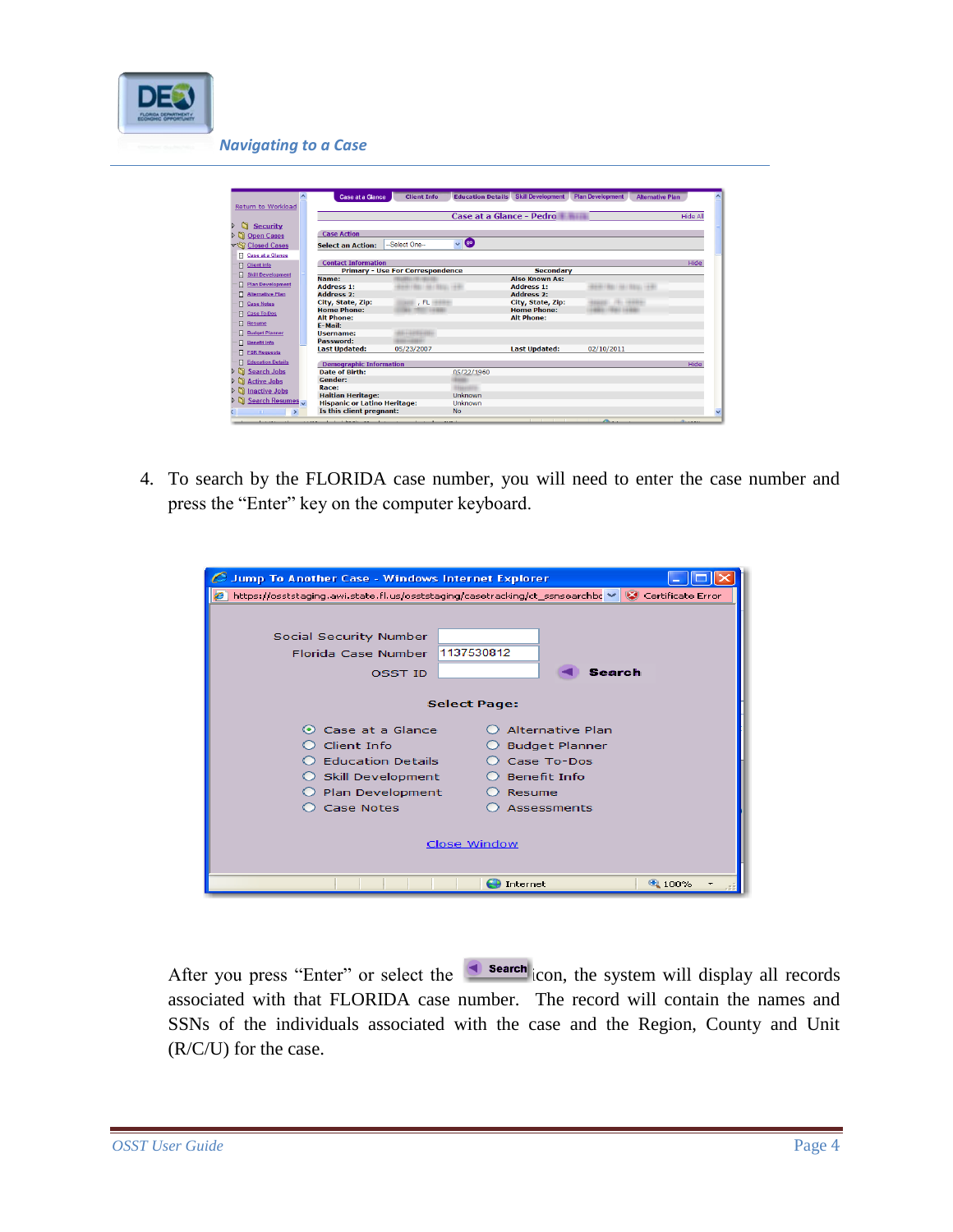

|            | https://osststaging.awi.state.fl.us/osststaging/casetracking/ct_casenum_se →                                     | Certificate Error |  |  |  |  |  |
|------------|------------------------------------------------------------------------------------------------------------------|-------------------|--|--|--|--|--|
|            | <b>Records Matching Your Search Criteria</b>                                                                     |                   |  |  |  |  |  |
|            | This case number is linked to more than one record. Please select the<br>desired record from the following list. |                   |  |  |  |  |  |
|            | Case Number: 1137530812                                                                                          |                   |  |  |  |  |  |
| <b>SSN</b> | <b>Name</b><br>Rodricke<br>Latonya                                                                               | R/C/U             |  |  |  |  |  |

In this example, the system generated two records associated with the FLORIDA case. Select the hyperlinked SSN next to the name of the case you want to navigate to. *Note: we have blurred all personally identifying information from this illustration.* In our example, we chose *Rodricke* by clicking on the hyperlinked SSN next to *Rodricke's* name. The case for this customer will display once you have clicked on the hyperlinked SSN.

|                         | $\lambda$<br><b>Case at a Glance</b> | <b>Client Info</b>                      | <b>Skill Development</b><br><b>Education Details</b> | <b>Plan Development</b> | <b>Alternative Plan</b> |
|-------------------------|--------------------------------------|-----------------------------------------|------------------------------------------------------|-------------------------|-------------------------|
| Return to Workload      |                                      |                                         | <b>Jump To Other Parent</b>                          |                         |                         |
|                         |                                      |                                         |                                                      |                         |                         |
| n<br><b>Security</b>    |                                      |                                         | <b>Case at a Glance - Rodricke</b>                   |                         | Hide All                |
| Open Cases              |                                      |                                         |                                                      |                         |                         |
| Case at a Glance        | <b>Case Action</b>                   |                                         |                                                      |                         |                         |
| Client Info             | <b>Select an Action:</b>             | --Select One--                          | <b>go</b><br>$\ddotmark$                             |                         |                         |
| Education Details       |                                      |                                         |                                                      |                         |                         |
| Skill Development       | <b>Contact Information</b>           |                                         |                                                      |                         | <b>Hide</b>             |
| <b>Plan Development</b> |                                      | <b>Primary - Use For Correspondence</b> | <b>Secondary</b>                                     |                         |                         |
|                         | Name:                                | Rodricke                                | <b>Also Known As:</b>                                |                         |                         |
| Case Notes              | <b>Address 1:</b>                    |                                         | <b>Address 1:</b>                                    |                         |                         |
| Case To-Dos             | <b>Address 2:</b>                    |                                         | <b>Address 2:</b>                                    |                         |                         |
| Alternative Plan        | City, State, Zip:                    |                                         | City, State, Zip:                                    |                         |                         |
| <b>Budget Planner</b>   | <b>Home Phone:</b>                   |                                         | <b>Home Phone:</b>                                   |                         |                         |
|                         | <b>Alt Phone:</b>                    |                                         | <b>Alt Phone:</b>                                    |                         |                         |
| <b>Benefit Info</b>     | E-Mail:                              |                                         |                                                      |                         |                         |
| <b>FSR Requests</b>     | Username:                            | .                                       |                                                      |                         |                         |
| Resume                  | Password:                            |                                         |                                                      |                         |                         |
| Assessments             | <b>Last Updated:</b>                 | 03/02/2011                              | <b>Last Updated:</b>                                 | 03/02/2011              |                         |
| Closed Cases            | <b>Demographic Information</b>       |                                         |                                                      |                         | <b>Hide</b>             |

5. If you selected the wrong case or need to go to the other adult associated with the FLORIDA case number, the system has an additional feature that will allow you to do that without having to search again. You can jump to the other adult associated with the

FLORIDA case number by clicking on the **IMPLE TO Other Parent** icon located at the top of the participant's case.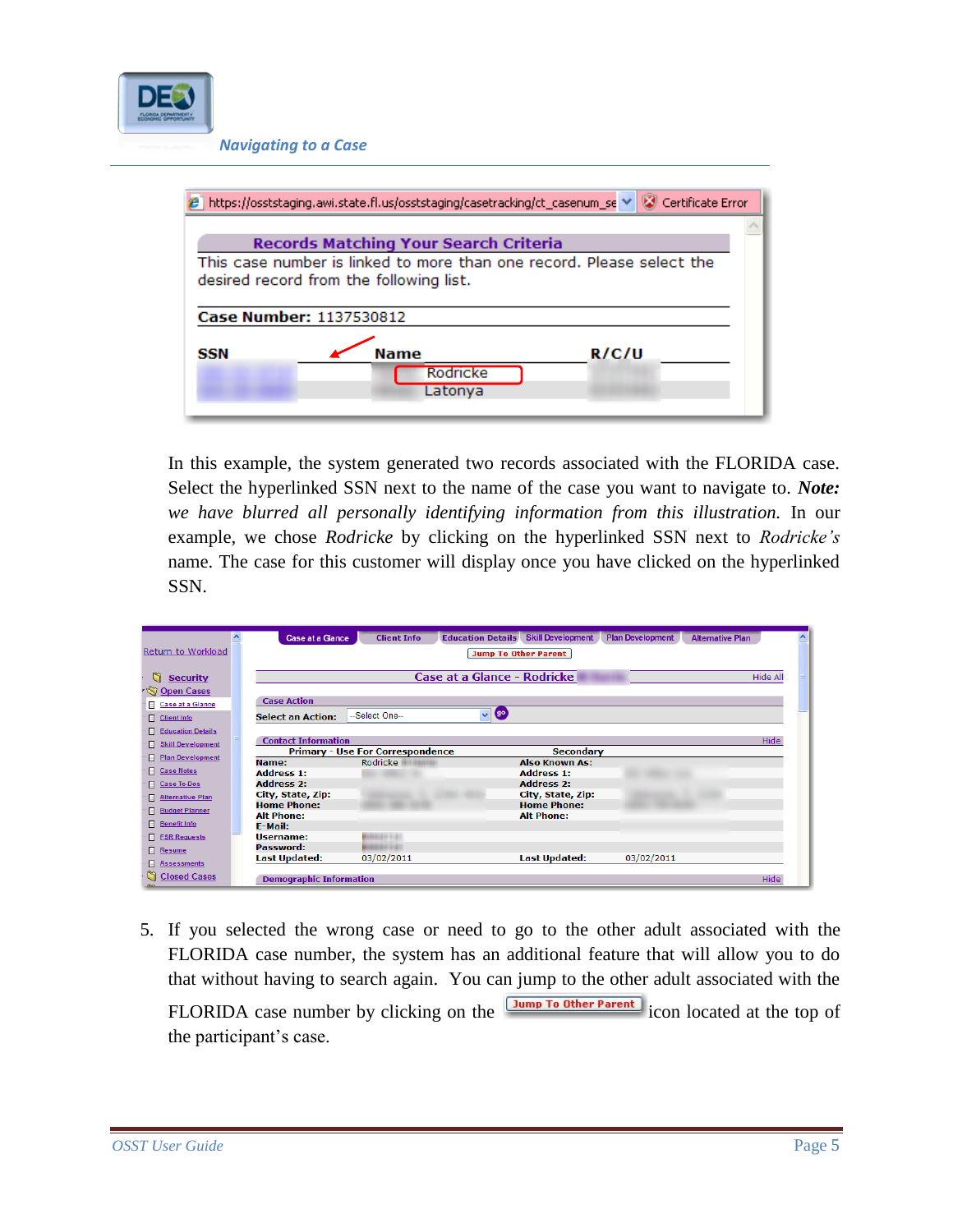

|                          | $\blacktriangle$<br><b>Case at a Glance</b> | <b>Client Info</b>                      | <b>Skill Development</b><br><b>Education Details</b> | <b>Plan Development</b> | <b>Alternative Plan</b><br>$\lambda$ |
|--------------------------|---------------------------------------------|-----------------------------------------|------------------------------------------------------|-------------------------|--------------------------------------|
| Return to Workload       |                                             |                                         | <b>Jump To Other Parent</b>                          |                         |                                      |
|                          |                                             |                                         |                                                      |                         |                                      |
| G<br><b>Security</b>     |                                             |                                         | Case at a Glance - Rodricke                          |                         | <b>Hide All</b>                      |
| Open Cases               |                                             |                                         |                                                      |                         |                                      |
| Case at a Glance         | <b>Case Action</b>                          |                                         |                                                      |                         |                                      |
| <b>Client Info</b>       | <b>Select an Action:</b>                    | --Select One--                          | (go)<br>$\checkmark$                                 |                         |                                      |
| Education Details        |                                             |                                         |                                                      |                         |                                      |
| <b>Skill Development</b> | <b>Contact Information</b>                  |                                         |                                                      |                         | <b>Hide</b>                          |
| <b>Plan Development</b>  |                                             | <b>Primary - Use For Correspondence</b> | <b>Secondary</b>                                     |                         |                                      |
|                          | Name:                                       | <b>Rodricke</b>                         | Also Known As:                                       |                         |                                      |
| Case Notes               | <b>Address 1:</b>                           |                                         | <b>Address 1:</b>                                    |                         |                                      |
| Case To-Dos              | <b>Address 2:</b>                           |                                         | <b>Address 2:</b>                                    |                         |                                      |
| Alternative Plan         | City, State, Zip:                           |                                         | City, State, Zip:                                    |                         |                                      |
|                          | <b>Home Phone:</b>                          |                                         | <b>Home Phone:</b>                                   |                         |                                      |
| <b>F</b> Budget Planner  | <b>Alt Phone:</b>                           |                                         | <b>Alt Phone:</b>                                    |                         |                                      |
| <b>Benefit Info</b>      | <b>F-Mail:</b>                              |                                         |                                                      |                         |                                      |
| FSR Requests             | Username:                                   | <b><i><u>PIRTING LAT</u></i></b>        |                                                      |                         |                                      |
| Resume                   | Password:                                   |                                         |                                                      |                         |                                      |
| Assessments              | Last Updated:                               | 03/02/2011                              | <b>Last Updated:</b>                                 | 03/02/2011              |                                      |
|                          |                                             |                                         |                                                      |                         |                                      |
| <b>Closed Cases</b>      | <b>Demographic Information</b>              |                                         |                                                      |                         | <b>Hide</b>                          |

After you have clicked on this icon, the system will display the case that belongs to the other parent associated with the FLORIDA case number. In the above illustration we were viewing information for *Rodricke's* case. After selecting the **IMPORY COM** icon, we now see information related to "*Latonya's*" case.

| <b>Case at a Glance</b>    | <b>Client Info</b> | <b>Education Details Skill Development</b> | <b>Plan Development</b><br><b>Alternative Plan</b> |
|----------------------------|--------------------|--------------------------------------------|----------------------------------------------------|
|                            |                    | <b>Jump To Other Parent</b>                |                                                    |
|                            |                    | Case at a Glance - Latonya                 | <b>Hide All</b>                                    |
|                            |                    |                                            |                                                    |
| <b>Case Action</b>         |                    |                                            |                                                    |
| <b>Select an Action:</b>   | --Select One--     | <b>go</b><br>v                             |                                                    |
|                            |                    |                                            |                                                    |
| <b>Contact Information</b> |                    |                                            | Hide                                               |
| Primary                    |                    |                                            | Secondary - Use For Correspondence                 |
| Name:                      |                    | <b>Also Known As:</b>                      |                                                    |
| <b>Address 1:</b>          |                    | <b>Address 1:</b>                          |                                                    |
|                            |                    |                                            |                                                    |
| Address 2:                 |                    | <b>Address 2:</b>                          |                                                    |
| City, State, Zip:          |                    | City, State, Zip:                          |                                                    |
| <b>Home Phone:</b>         |                    | <b>Home Phone:</b>                         |                                                    |
| <b>Alt Phone:</b>          |                    | <b>Alt Phone:</b>                          |                                                    |
| <b>F-Mail:</b>             |                    |                                            |                                                    |
| Username:                  |                    |                                            |                                                    |
| Password:                  |                    |                                            |                                                    |

6. Now we will navigate to a case using the OSST Case ID. In the following illustration, we selected the **independent and entered an OSST Case ID.**